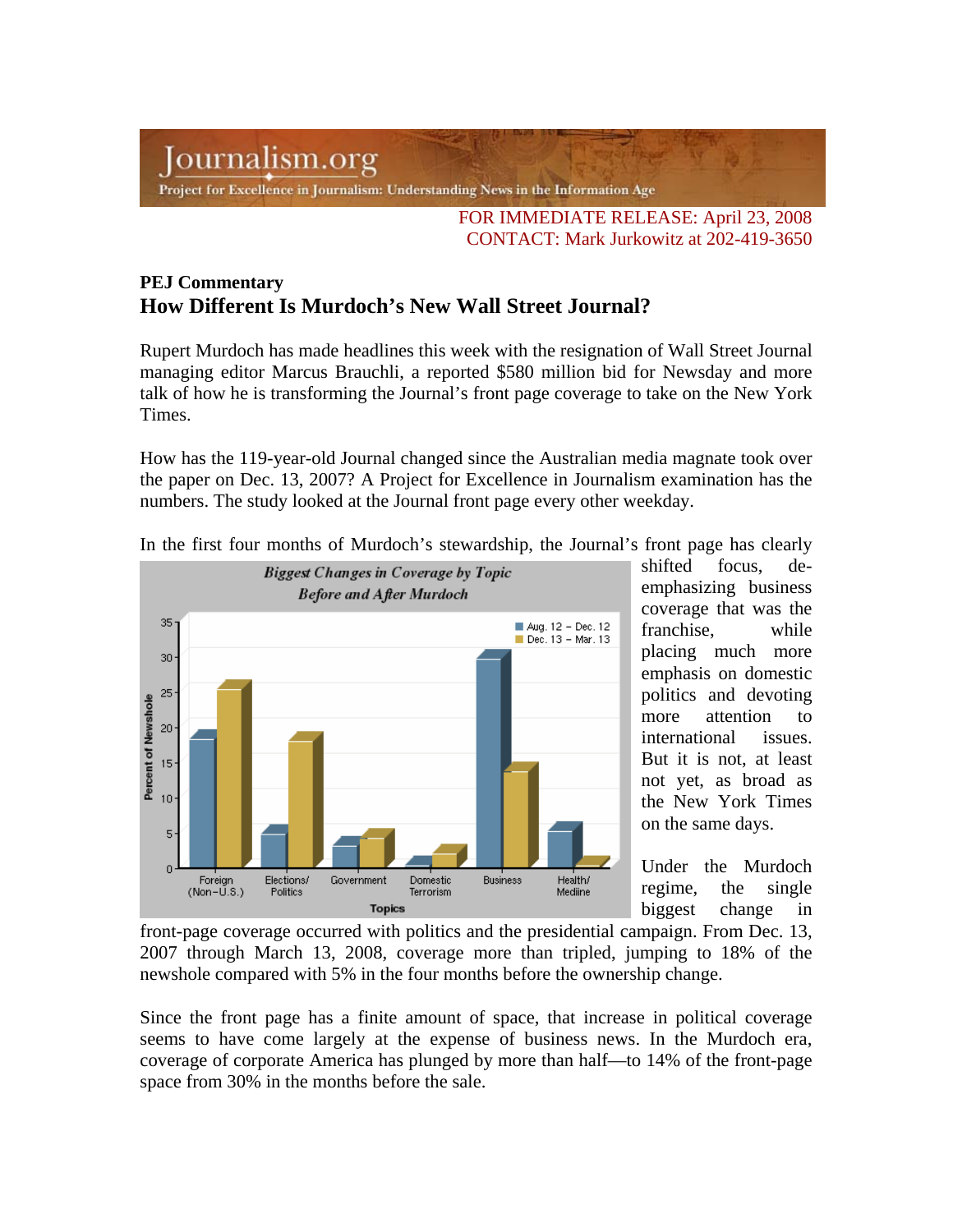Among the other notable gainers in the Murdoch era is coverage of foreign events that do not directly involve the U.S., which jumped to 25% from 18%. (Roughly one third of that (9%) is related to overseas economic and business affairs.) Coverage of government also increased a bit, up to 4% from 3%.

Aside from the business beat, other subjects that experienced drops in coverage under Murdoch include health and medicine, which fell to less than 1% from 5%.

> **Front Page Topics in the WSJ Before and After Murdoch** (Percent of Newshole)

Transportation issues fell to 0% on the days studied from 3%. And the environment dropped to 1% from 3%.

Several key categories appeared unchanged. Economics—which includes the faltering U.S. economy, the mortgage crisis and other macro concerns— remained at 15%. Coverage of foreign events in which the U.S. played a major role has been steady at 4%, as has lifestyle coverage (about 4%) and education (3%).

One clear example of the changing news agenda was the Journal's front page on April

|                                                                                 | <u> Aug. 12 - Dec. 12</u> | Dec. 13 – Mar. 13 |  |
|---------------------------------------------------------------------------------|---------------------------|-------------------|--|
| Foreign (Non-U.S.)                                                              | 18.4                      | 25.4              |  |
| Election/Politics                                                               | 4.8                       | 18.0              |  |
| Economics                                                                       | 14.8                      | 15.3              |  |
| <b>Business</b>                                                                 | 29.7                      | 13.8              |  |
| Additional Domestic Affairs*                                                    | 5.4                       | 4.6               |  |
| Government                                                                      | 3.2                       | 4.3               |  |
| Lifestyle/Sports/<br>Celebrity/Entertainment                                    | 3.5                       | 3.7               |  |
| U.S. Foreign Affairs                                                            | 3.8                       | 3.5               |  |
| Education                                                                       | 3.3                       | 3.0               |  |
| Crime/Court/Legal System                                                        | 1.7                       | 2.3               |  |
| Domestic Terrorism                                                              | 0.4                       | 2.1               |  |
| Immigration                                                                     | 0                         | 1.4               |  |
| Science/Technology                                                              | 1.9                       | 1.1               |  |
| Environment                                                                     | 3.1                       | 1.0               |  |
| Health/Medicine                                                                 | 5.3                       | 0.4               |  |
| Media                                                                           | 0.4                       | 0.4               |  |
| Disasters/Accidents                                                             | 0.4                       | Ω                 |  |
| ta dell'alce el Disponento all'alce incluedo e tenino puede per Delinion. Dispo |                           |                   |  |

Before Murdoch

After Murdoch

"Additional Domestic Affairs includes topics such as Religion, Race," Gender, and Development/Sprawl

21, a day before the Pennsylvania primary. The paper led with a package of two campaign stories under the headline, "Latest Attacks Roil Democrats." One story recalled Barack Obama's political education as a Chicago politician and the other chronicled the growing concerns of Democratic Party leaders about the bitter primary battle. A more traditional Journal story—chronicling problems at smaller-to-midsize banks—sat at the bottom half of the page where it shared space with a piece about easing tensions between China and a small island controlled by Taiwan.

Ever since Murdoch first evinced interest in the Journal, much has been made of his apparent desire to revamp the paper in order to more directly challenge the New York Times. (A recent Newsweek story on Murdoch reported that he sent Times publisher Arthur Sulzberger Jr. a letter declaring "Let the battle begin.")

So how does the news agenda of Murdoch's Journal compare with that of the Times? An analysis of both papers' front pages from Dec. 13--March 13 reveals that they are not the same, certainly not yet. When it comes to politics, the Journal, with 18% of the newshole devoted to the topic, has moved much closer to its possible new rival. But it has not